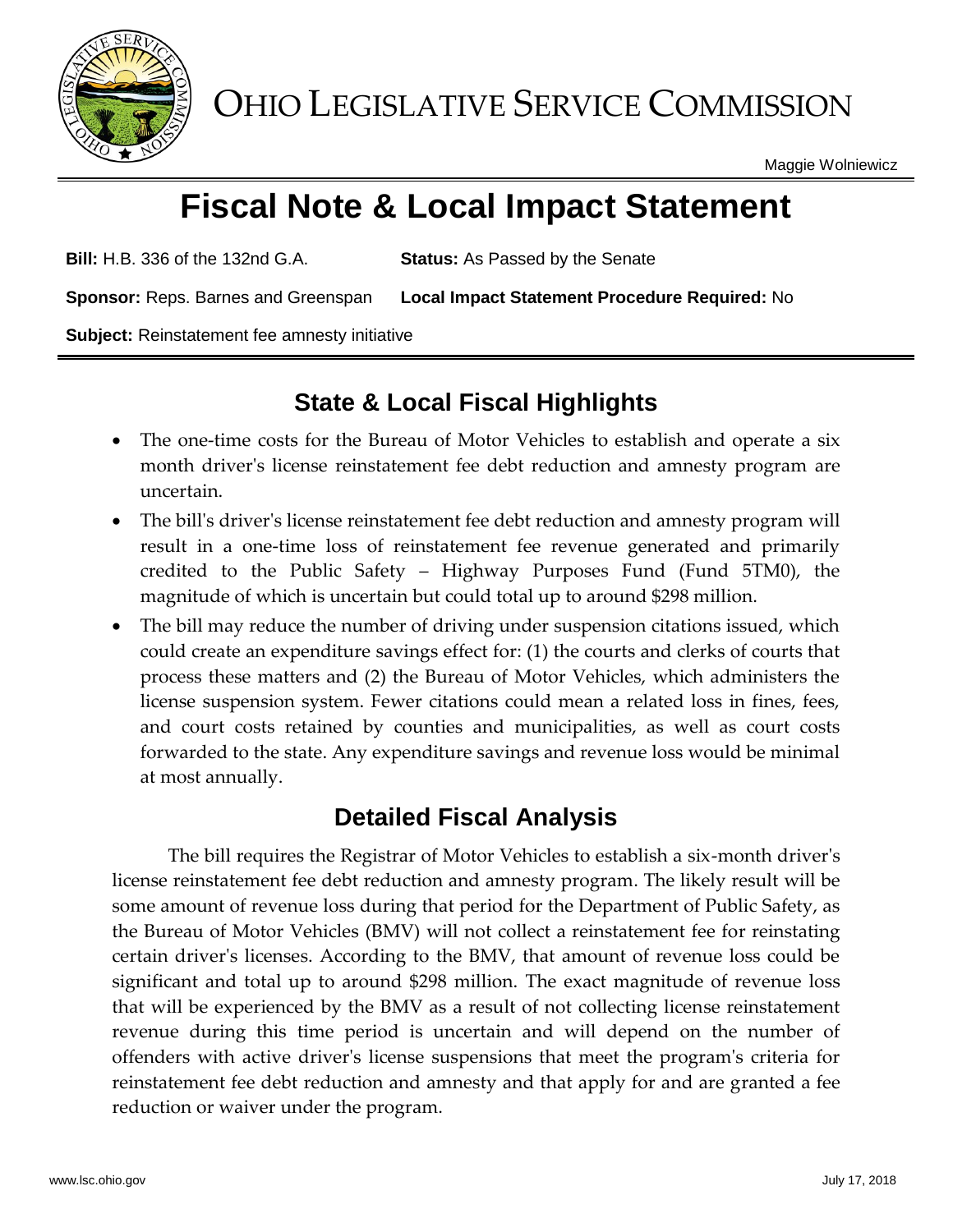### **Bureau of Motor Vehicles**

#### **Driver's license fee debt reduction and amnesty program**

The BMV will incur one-time costs to establish and operate a license reinstatement fee debt reduction and amnesty program for offenders whose driver's licenses have been suspended for specified offenses. The BMV is required to conduct a public service announcement regarding the program and to make program information available on its website; those costs are expected to be minimal at most and absorbed utilizing existing resources.

The program's most notable cost will be a presumably labor-intensive review of the applications submitted for a fee reduction or waiver to determine whether the applicant is eligible. The magnitude of that cost is uncertain and will depend on the number of fee reduction or waiver applications received. Given that approximately 2.4 million active license suspensions may qualify for a fee reduction or waiver, the amount of work required to determine whether an individual is eligible could be significant.

#### **License reinstatement fees**

 $\overline{a}$ 

The BMV estimates that there are presently 2,408,971 active license suspensions that may qualify for a fee reduction or waiver under the bill and that the amount of potential revenue loss could total approximately \$298 million if each of those offenders apply for and are subsequently granted a reinstatement fee reduction or waiver. The exact magnitude of any loss experienced will depend on the number of requests granted and the fee amount associated with the suspension for which the reinstatement fee reduction or waiver was granted. A precise estimate is problematic to calculate, as an unknown number of requests granted may involve offenders who would have not otherwise paid the reinstatement fee. Reinstatement fees range from \$15 to \$650 depending on the type of suspension. These fees are generally credited to the state's Public Safety – Highway Purposes Fund (Fund 5TM0).<sup>1</sup>

In Ohio, the most common type of suspension relates to noncompliance, or failure to show proof of insurance at a traffic stop or accident, which accounted for 1,248,947, or nearly 39%, of the 3,213,088 statewide suspensions in calendar year 2016. According to the BMV, this type of suspension accounts for 1,003,500, or 42%, of the more than 2.4 million active license suspensions that may be eligible for a reinstatement fee reduction or waiver under the bill. The reinstatement fees associated with these suspensions account for nearly \$280 million, or 94%, of the \$298 million due for eligible license suspensions. The reinstatement fee for a noncompliance suspension is \$100 for the first offense and up to \$600 for each subsequent violation.

 $<sup>1</sup>$  In addition to a contribution to Fund 5TM0, the reinstatement fee for certain license suspensions may be</sup> distributed to other funds as required by statute.